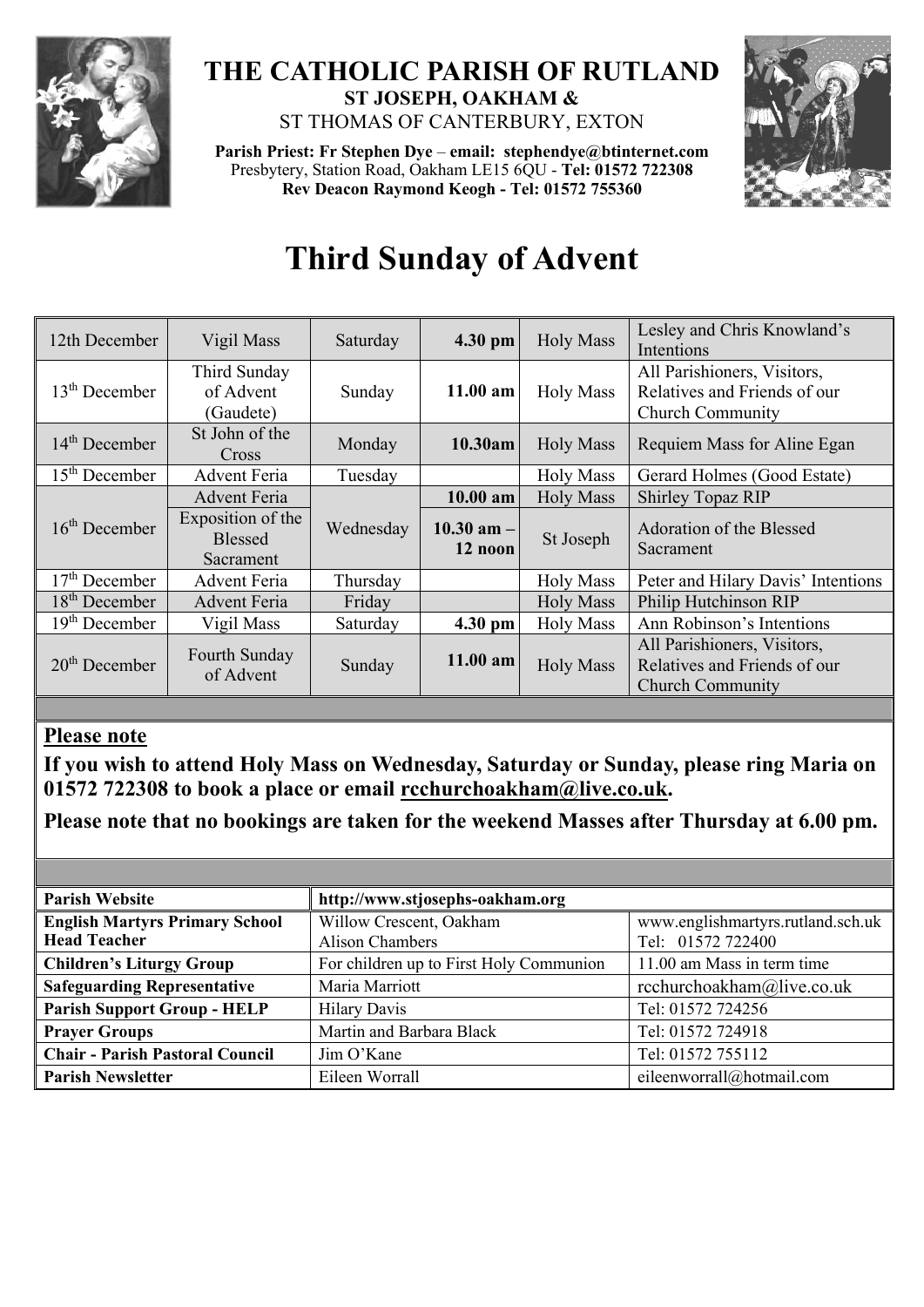**Please pray for the following who are ill:** *Colleen Lully, Mary Hurst, Sarah Ennis, Marie-Jeanne LloydHughes, Philip Quinn, Teresa Thompson, Claire Smith, Sharon Larkworthy, Halina Woolford, Elizabeth Fay, Myra Smith, Janet and Barry Chalmers-Stevens, Fr David Bowler, Annie Welsh, Daniel Dopson, Floss Jepson, Joy Widdows, Krystyna Chritchlow, Sally Blythin, Dennis Trevor, Richard Goodger, Jim Whalley, Anne Stevenson, Fr John Trenchar, Caterina Harrison, Elisabeth Simpson, Florence Valentine and Alison Pepperdine.* If you cannot see your loved one's name in this sick list online you need to sign a consent form – please email Maria at [rcchurchoakham@live.co.uk](mailto:rcchurchoakham@live.co.uk)

**Anniversaries**  *Gladys Reuse, Agnes Wallace, Willott Graczyk, John Patrick O'Shea, Monica Joyce, Pauline Goater, Evelyn Bush, Margaret Seabrook, Helen Cooke, Charles Hobbs, Margaret Battersly and Thomas Wilson*

|                               |           | <b>Spiritual Communion</b>                                 |  |  |
|-------------------------------|-----------|------------------------------------------------------------|--|--|
|                               |           | My Jesus,                                                  |  |  |
| <b>Last Week's Collection</b> |           | I believe that You are present in the Most Holy Sacrament. |  |  |
| Envelopes                     | £152.50   | I love You above all things,                               |  |  |
| Loose Plate                   | £ $50.00$ | and I desire to receive You into my soul.                  |  |  |
| <b>Standing Orders</b>        | £650.00   | Since I cannot at this moment receive You Sacramentally,   |  |  |
| Total                         | £852.50   | come at least spiritually into my heart.                   |  |  |
|                               |           | I embrace You as if You were already there                 |  |  |
|                               |           | and unite myself wholly to You.                            |  |  |
|                               |           | Never permit me to be separated from You. Amen.            |  |  |

**A New Parishioner** Please welcome into God's Holy Catholic Church, Bayley Halpin, who will be received on Sunday 13<sup>th</sup> December. Please say a prayer for him as he takes this important step in his spiritual life.

**Congratulations and Best Wishes** to Michal Czapor and Alison Conklin who celebrated their wedding at St Joseph's on Saturday  $5<sup>th</sup>$  December. Please pray for them as they begin their new life together.

#### **Christmas Masses**

We appreciate that many of you will want to go to Holy Mass at Christmas including people visiting you. However, Masses over Christmas will be subject to the same restrictions as now and we will be operating the usual pre-booking system. That means that we can only accommodate 24 individuals or a few more if there are family groups. This means that some of you who want to come to Holy Mass may not be able to do so. Fr Stephen will be putting on extra Masses over Christmas but that may not meet the anticipated demand. In the light of this, Bishop Patrick has asked us to remind all parishioners that like Easter, the Nativity of the Lord is one of the two solemnities in the Ordinary Form of the Church's liturgical calendar which has its own Octave. The Church regards each day in an Octave as if it were the solemnity itself. So, for example, the prayers for Holy Mass during the Christmas Octave refer to each day as if it were still Christmas Day. This means that, liturgically, each of the days from 25<sup>th</sup> December to the 1<sup>st</sup> January is 'Christmas Day'. So, you can come and celebrate the mystery of Christmas at any of the Masses during the Octave days. Would you please pre book in the usual way but without specifying which day you wish to come to Mass and you will be allocated one Mass within the Octave. This will allow us to maximise the number of people we can accommodate. It is an act of Christian charity for every parishioner and visitor to be sensitive to the needs of others. Please also remember that these Masses do not just happen. We are dependent on volunteers, willing to give up part of their own Christmas, to sanitise the church before and after every Mass and to act as stewards on the day. Thank you for your understanding.

#### **Deacon Raymond**

| Thursday 24th | Christmas Eve                             | $4.30$ pm and $8.00$ pm  |
|---------------|-------------------------------------------|--------------------------|
| Friday 25th   | The Nativity of the Lord                  | 9.00am and 11.00am       |
| Saturday 26th | St Stephen, the first Martyr              | $4.30 \text{ pm}$        |
| Sunday 27th   | The Holy Family of Jesus, Mary and Joseph | $9.00$ am and $11.00$ am |

**Homeless** Visitors Can you spare and tin of soup or tinned food? Fr Stephen often gets homeless visitors who need food. Could you spare a tin of food for them? If so, please either give to Maria on WEDNESDAY OR SATURDAY or leave them in the box Fr Stephen's porch (carpark side), CLEARLY MARKED for the HOMELESS VISITORS. Many thanks.

**Planned Giving Scheme - Envelope holders** If you are concerned about not being able to donate weekly, you may wish to contribute via the parish bank account. If so, please contact Maria at **[rcchurchoakham@live.co.uk](mailto:rcchurchoakham@live.co.uk)**. Many thanks.

**Book of Remembr.ance** This is an ongoing project, so if you wish to have the names of loved ones inscribed in our book, please contact Maria at **[rcchurchoakham@live.co.uk](mailto:rcchurchoakham@live.co.uk)**.

**Our Sick List** If you would like someone to be added to the Sick Parishioners list, please contact Maria at **[rcchurchoakham@live.co.uk.](mailto:rcchurchoakham@live.co.uk)**

**Mass Intentions** If you wish to have a Mass said for anyone living or deceased, please contact Maria at **[rcchurchoakham@live.co.uk](mailto:rcchurchoakham@live.co.uk)**

**Please note**: Any cheques made out to the Parish should read **St. Joseph's Oakham RCP**. Thank you. **Thank you for the Donations** - 2 Envelopes Marked 'Missio' one for £20 and one for £40 - No contact details on either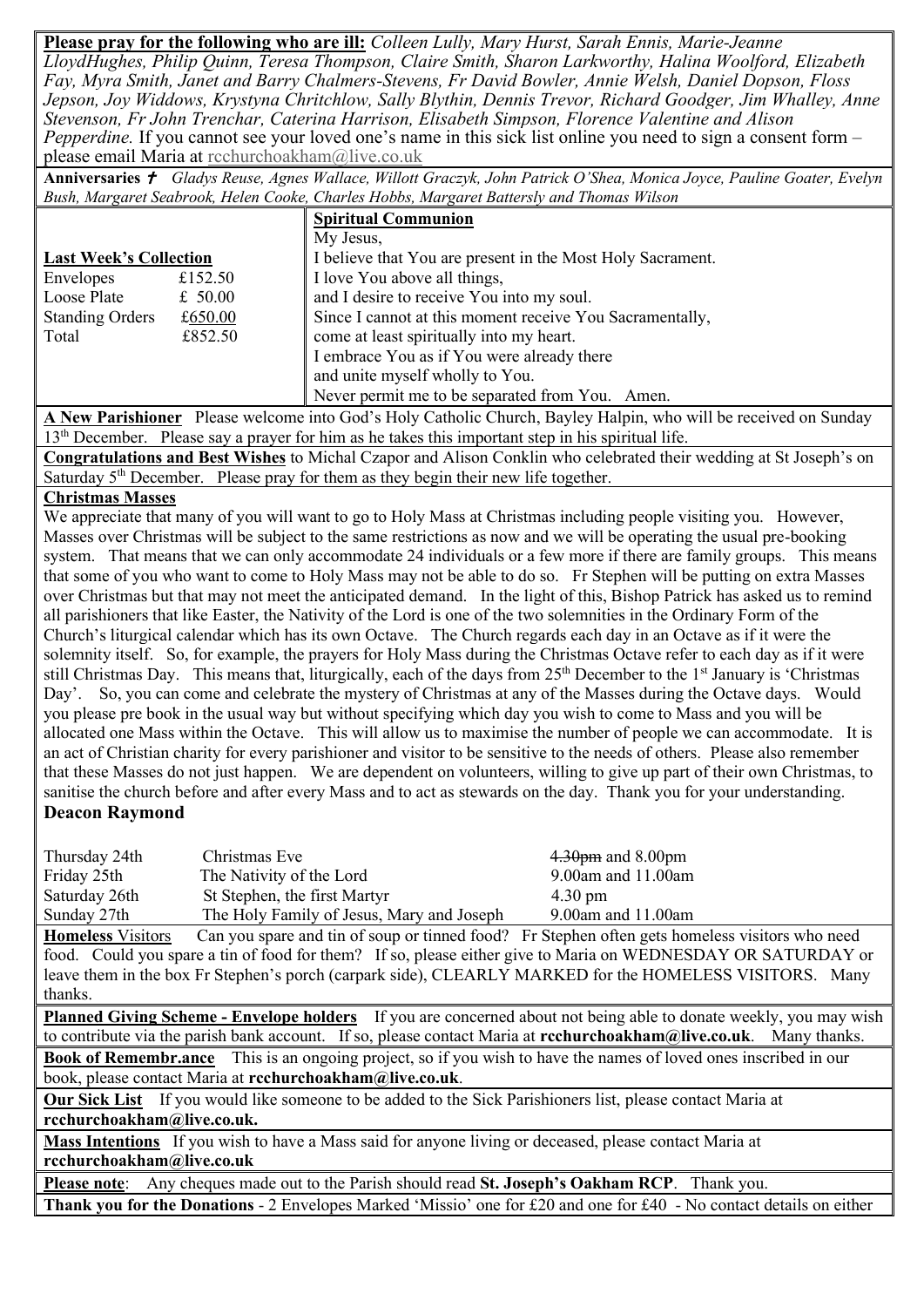#### **Diocesan Carol Service**

Carol services are a wonderful family tradition of our Advent and Christmas celebrations, and often are a great opportunity to invite those who are not regular Churchgoers to connect with our parish or chaplaincy community. This can be quite challenging to do this year, so we are offering a virtual Diocesan carol service. We will celebrate a short online carol service on **Friday 18th December at 6.00 pm** on Bishop Patrick's YouTube Channel [\(https://www.youtube.com/BishopPatrickMckinney\)](https://www.youtube.com/BishopPatrickMckinney) with readings, music, prayers and reflections. Please join us as a family and invite others to join us too. After the service grab a mince pie, something warm to drink, and join us on Zoom for our family Christmas Quiz (6.45 pm-7.15 pm). The link and access code will be given out during the service.

#### **COVID-19 and Vaccination**

The Bishop has received a number of letters from concerned Catholics with regards to the new vaccine which has been developed to combat the coronavirus.

In September 2020, the Bishops' Conference of England and Wales issued a statement [COVID-19 and](https://www.cbcew.org.uk/home/our-work/health-social-care/coronavirus-guidelines/covid-19-and-vaccination/)  [Vaccination](https://www.cbcew.org.uk/home/our-work/health-social-care/coronavirus-guidelines/covid-19-and-vaccination/) (24<sup>th</sup> September 2020). In the light of the recent breakthrough in vaccine development, they have now issued a follow-up statement (3<sup>rd</sup> December 2020) which can be found on the CBCEW website along with the original September statement. Please take the time to read this statement on

[https://www.cbcew.org.uk/home/our-work/health-social-care/coronavirus-guidelines/update-on-covid-19-and](https://www.cbcew.org.uk/home/our-work/health-social-care/coronavirus-guidelines/update-on-covid-19-and-vaccination/)[vaccination/](https://www.cbcew.org.uk/home/our-work/health-social-care/coronavirus-guidelines/update-on-covid-19-and-vaccination/)

### **Congratulations to Marie Johnson celebrating 100th Birthday**

Marie Johnson (resident of Belton House) has only been a member of our parish since 2019, having lived all her life in the West Midlands, but has had links here through her daughter, Teresa Thompson, since 1971. As a keen craft hobbyist, she supported many fund raising events for English Martyrs and St Joseph's with donations of her work, especially during the years that her grandchildren attended the school.

Before her marriage to Harold, a builder and plumber, she worked as a shop girl, including during the war years, but her greatest vocation was as wife and mother. She has survived her husband, who passed away at Belton just a year ago, and two of her children, Andrew and Anne who both had Downs Syndrome. She has endured all her life's ups and downs with endless patience and fortitude and well deserves to celebrate reaching the grand age of **100 years on Saturday 12 th December**.

#### **CHURCHES TOGETHER IN OAKHAM**

Oakham Hope into Action house Update November 2020

It is now nearly two months since the second of our two tenants moved into the house and we are pleased and thankful to the Lord that both of them have responded well to their new situation. The chaps are getting to know each other and both of them are making great efforts to settle down responsibly in their new home.

After periods of homelessness, it takes time to adjust, to gain self-respect and confidence and it is great to see the strides that both chaps have been making. This is in a large part also due them to being given much needed support and encouragement by the team of friendship and support volunteers who represent our churches in Oakham and each one of the team is owed our thanks, and our continued prayers. The Rutland Foodbank too has been hugely helpful during the Covid restrictions and our thanks are due to them as well.

Christmas is approaching and some church members have asked what additional seasonal support might be welcomed. A small decorated Christmas tree for the house and a small hamper of Christmas treats for the chaps to share will be donated by Churches Together.

In addition, a few Christmas cards from church members to "the chaps in the Oakham Hope into Action House" would also be much appreciated and would reinforce our message to them that they are not alone or forgotten. If you would like to help in one of the ways suggested, have a word with Hilary Davis, one the support team. Please continue to pray for the project and what it is seeking to achieve.

Thank you

Project Steering Group and Support Team

**The Christmas Gospels** In the days before Christmas and for several days afterwards we read from the 'infancy narratives' in Matthew chapters 1-2 and Luke chapters 1-2. At the 'day Mass' on Christmas Day John chapter 1 is read. This presentation, in three parts, takes us through these gospel readings in 'liturgical order' in such a way as to enhance our celebration of the Liturgy of the Word at Christmas, and to derive from the Christmas gospels profound insights into the person and mission of Christ the Saviour. Fr Adrian Graffy Fr Adrian is parish priest of Gidea Park in the diocese of Brentwood, England. He received his doctorate from the Pontifical Biblical Institute, and taught Scripture for many years. He is now a member of the Pontifical Biblical Commission, and delegate to the world-wide Catholic Biblical Federation. His 'Sunday Gospels' have recently been published by Darton, Longman and Todd. Fr Adrian is director of www.whatgoodnews.org Videos of the three parts of the talk (Mt 1